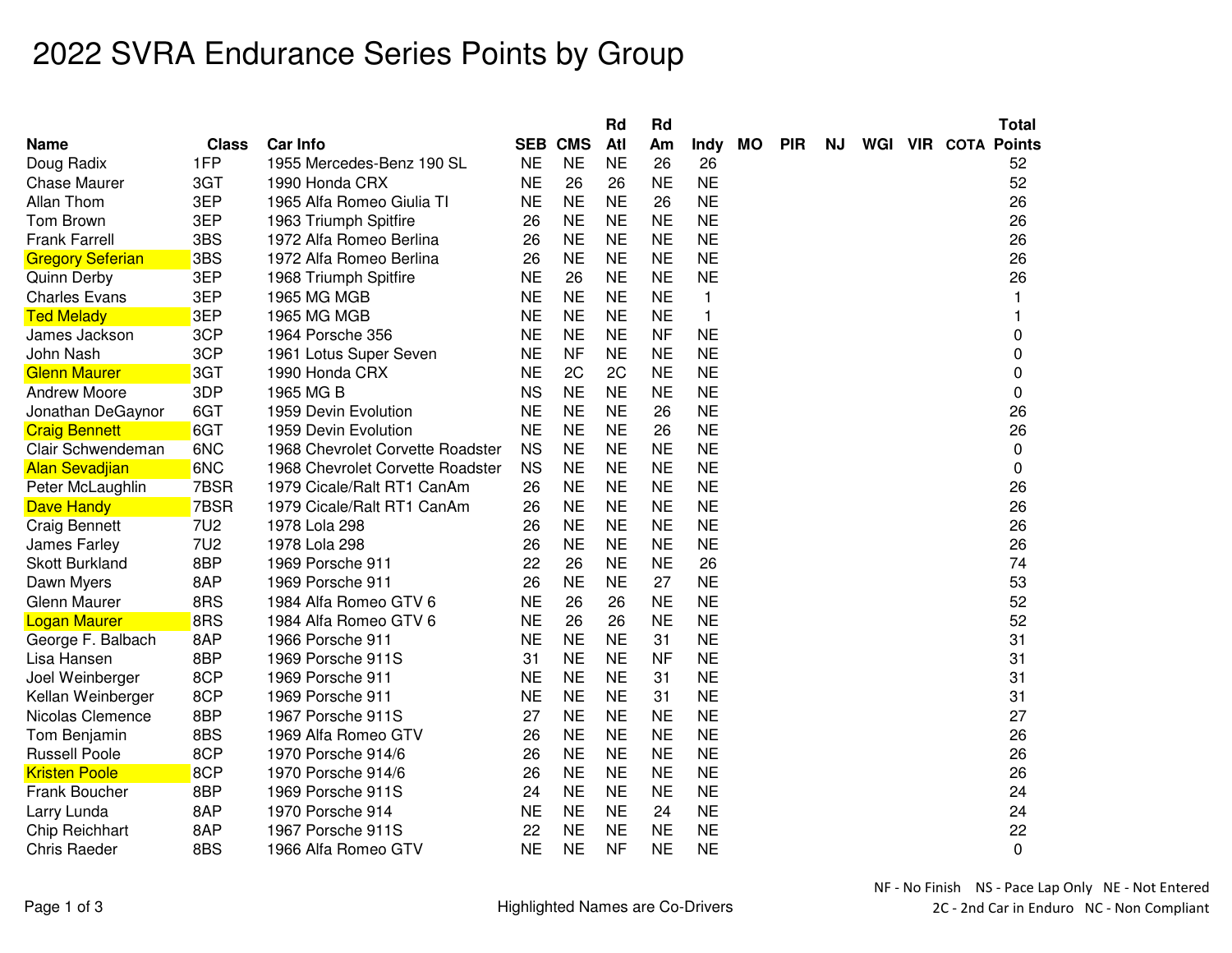## 2022 SVRA Endurance Series Points by Group

|                            |                 |                            |           |                | Rd        | Rd        |           |           |            |     |  | <b>Total</b>        |
|----------------------------|-----------------|----------------------------|-----------|----------------|-----------|-----------|-----------|-----------|------------|-----|--|---------------------|
| Name                       | <b>Class</b>    | <b>Car Info</b>            |           | <b>SEB CMS</b> | Atl       | Am        | Indy      | <b>MO</b> | <b>PIR</b> | NJ. |  | WGI VIR COTA Points |
| <b>Robert Mocas</b>        | 8DP             | 1969 Alfa Romeo Spider     | <b>NF</b> | <b>NE</b>      | <b>NE</b> | <b>NE</b> | <b>NE</b> |           |            |     |  | 0                   |
| Nathan Byrd                | 9F3             | 2008 Elan Mazda Pro        | <b>NE</b> | <b>NE</b>      | 26        | <b>NE</b> | 22        |           |            |     |  | 48                  |
| <b>Bruce Hamilton</b>      | 9F3             | 2001 Swift 014 (MZR)       | <b>NE</b> | <b>NE</b>      | <b>NE</b> | <b>NE</b> | 26        |           |            |     |  | 26                  |
| <b>Tonis Kasemets</b>      | 9F3             | 2001 Swift 014 (MZR)       | <b>NE</b> | <b>NE</b>      | <b>NE</b> | <b>NE</b> | 26        |           |            |     |  | 26                  |
| Dan Hayes                  | 9F <sub>2</sub> | 1992 Van Diemen FC         | <b>NE</b> | <b>NE</b>      | <b>NE</b> | 26        | <b>NE</b> |           |            |     |  | 26                  |
| <b>Robert Burnside</b>     | 9FB             | 1973 Brabham BT 40         | <b>NE</b> | <b>NE</b>      | <b>NE</b> | 26        | <b>NE</b> |           |            |     |  | 26                  |
| Sharon Frey                | 9F <sub>2</sub> | 1993 Van Diemen FC         | <b>NE</b> | <b>NE</b>      | <b>NE</b> | <b>NF</b> | <b>NE</b> |           |            |     |  | 0                   |
| Sammy Smith                | 10GT4           | 2022 Chevrolet Camaro      | <b>NE</b> | <b>NE</b>      | <b>NE</b> | 31        | <b>NE</b> |           |            |     |  | 31                  |
| Jade Buford                | 10GT4           | 2020 Ford Mustang          | <b>NE</b> | <b>NE</b>      | <b>NE</b> | 27        | <b>NE</b> |           |            |     |  | 27                  |
| <b>Anthony Bartone</b>     | 10IGT           | 2020 Porsche GT4           | 26        | <b>NE</b>      | <b>NE</b> | <b>NE</b> | <b>NE</b> |           |            |     |  | 26                  |
| <b>Andy Pilgrim</b>        | 10IGT           | 2020 Porsche GT4           | 26        | <b>NE</b>      | <b>NE</b> | <b>NE</b> | <b>NE</b> |           |            |     |  | 26                  |
| John Cloud                 | 10GT4           | 2019 Chevrolet Camaro TA2  | <b>NE</b> | <b>NE</b>      | 26        | <b>NE</b> | <b>NE</b> |           |            |     |  | 26                  |
| <b>Wally Dallenbach Jr</b> | 10GT4           | 2019 Chevrolet Camaro TA2  | <b>NE</b> | <b>NE</b>      | 26        | <b>NE</b> | <b>NE</b> |           |            |     |  | 26                  |
| Scott Borchetta            | 10GT4           | 2020 Chevrolet Camaro      | <b>NE</b> | <b>NE</b>      | <b>NE</b> | 5         | <b>NE</b> |           |            |     |  | 5                   |
| <b>Wally Owens</b>         | 10GT2           | 1990 Ford Rauscher Mustang | <b>NF</b> | <b>NE</b>      | <b>NE</b> | <b>NE</b> | <b>NE</b> |           |            |     |  | 0                   |
| Glenn Andrew               | 10GT2           | 1995 Pontiac Grand Prix    | <b>NE</b> | <b>NE</b>      | <b>NE</b> | <b>NE</b> | <b>NF</b> |           |            |     |  | 0                   |
| <b>Doug Boles</b>          | 10GT2           | 1995 Pontiac Grand Prix    | <b>NE</b> | <b>NE</b>      | <b>NE</b> | <b>NE</b> | <b>NF</b> |           |            |     |  | 0                   |
| <b>Travis Engen</b>        | 11GTP2          | 2005 Audi R8 LMP           | 26        | <b>NE</b>      | <b>NE</b> | <b>NE</b> | 31        |           |            |     |  | 57                  |
| Jose Cortes                | 11GTP2          | 2016 Ligier LMP3           | <b>NE</b> | <b>NE</b>      | <b>NE</b> | <b>NE</b> | 27        |           |            |     |  | 27                  |
| <b>Joe Nemechek</b>        | 11GTP2          | 2016 Ligier LMP3           | <b>NE</b> | <b>NE</b>      | <b>NE</b> | <b>NE</b> | 27        |           |            |     |  | 27                  |
| James Cope                 | 11GTP3          | 2012 Elan DP02             | <b>NE</b> | <b>NE</b>      | <b>NE</b> | 26        | <b>NE</b> |           |            |     |  | 26                  |
| Johnny Kanavas             | 11GTP3          | 2012 Elan DP02             | <b>NE</b> | <b>NE</b>      | <b>NE</b> | 26        | <b>NE</b> |           |            |     |  | 26                  |
| Joel Quadracci             | 11GTP2          | 2013 Oreca 03              | <b>NE</b> | <b>NE</b>      | <b>NE</b> | 26        | <b>NE</b> |           |            |     |  | 26                  |
| Kevin Larparski            | 11GTP4          | 2007 Lola B07/90           | <b>NE</b> | <b>NE</b>      | <b>NE</b> | 26        | <b>NE</b> |           |            |     |  | 26                  |
| <b>Tim Roberts</b>         | 11GTP4          | 2007 Lola B07/90           | <b>NE</b> | <b>NE</b>      | <b>NE</b> | 26        | <b>NE</b> |           |            |     |  | 26                  |
| Dominick Incantalupo       | 11GTP2          | 2013 Oreca FLM 9           | 22        | <b>NE</b>      | <b>NE</b> | <b>NE</b> | <b>NE</b> |           |            |     |  | 22                  |
| Awais Siddique             | 11GTP3          | 2010 Lola B10-90           | <b>NE</b> | <b>NE</b>      | <b>NE</b> | 22        | <b>NE</b> |           |            |     |  | 22                  |
| Lawrence Huang             | 11GTP2          | 2009 Oreca FLM 09          | <b>NE</b> | <b>NE</b>      | <b>NE</b> | <b>NE</b> | 5         |           |            |     |  | 5                   |
| <b>Peter Dannon Jr</b>     | 11GTP2          | 2009 Oreca FLM 09          | <b>NE</b> | <b>NE</b>      | <b>NE</b> | <b>NE</b> | 5         |           |            |     |  | 5                   |
| Jerry Robinson             | 12aMP3          | 2010 Dodge Viper           | <b>NE</b> | 26             | <b>NF</b> | <b>NE</b> | <b>NE</b> |           |            |     |  | 26                  |
| <b>Dylan Archer</b>        | 12aMP3          | 2010 Dodge Viper           | <b>NE</b> | 26             | <b>NF</b> | <b>NE</b> | <b>NE</b> |           |            |     |  | 26                  |
| Craig Hillis               | 12NC            | 1992 Porsche 968           | <b>NE</b> | <b>NE</b>      | <b>NE</b> | <b>NE</b> | <b>NC</b> |           |            |     |  | $\pmb{0}$           |
| <b>Chris Candee</b>        | 12bMP1          | 1968 Porsche 911           | <b>NE</b> | <b>NE</b>      | <b>NE</b> | 26        | <b>NE</b> |           |            |     |  | 26                  |
| Jessica Johnk              | 12bMP2          | 1987 BMW 325i              | <b>NE</b> | <b>NE</b>      | <b>NE</b> | 26        | <b>NE</b> |           |            |     |  | 26                  |
| Ernie Wilding              | 12bMP2          | 1995 BMW M3                | 26        | <b>NE</b>      | <b>NE</b> | <b>NE</b> | <b>NE</b> |           |            |     |  | 26                  |
| <b>John Wilding</b>        | 12bMP2          | 1995 BMW M3                | 26        | <b>NE</b>      | <b>NE</b> | <b>NE</b> | <b>NE</b> |           |            |     |  | 26                  |
| Randal Cassling            | 12bGTU          | 1970 Porsche 914-6         | <b>NE</b> | <b>NE</b>      | <b>NE</b> | 26        | <b>NE</b> |           |            |     |  | 26                  |